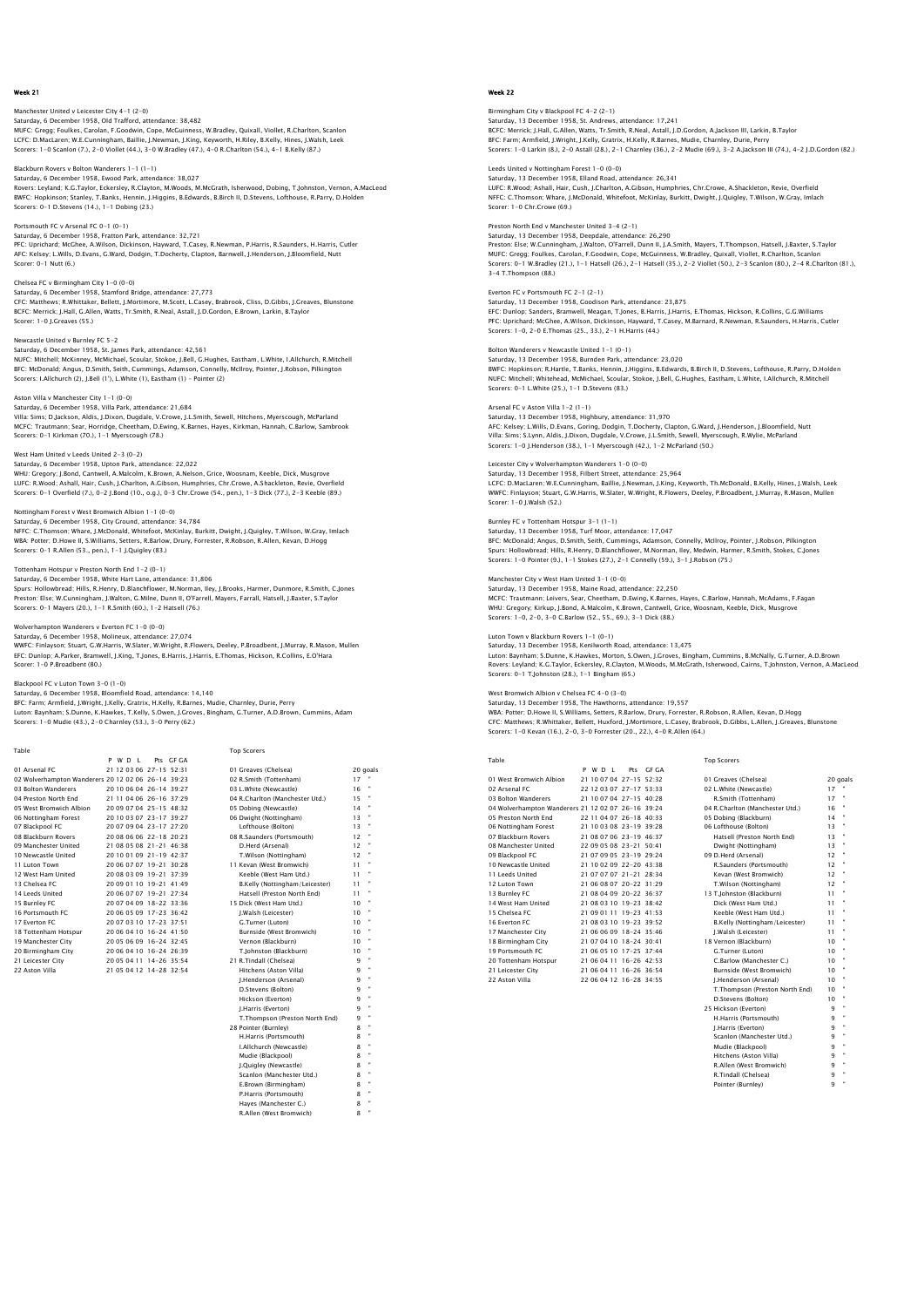## Arsenal FC v Preston North End 1-2 (1-2)

Saturday, 20 December 1958, Highbury, attendance: 32,640<br>AFC: Kelsey: L.Wills, D.Evans, G.Ward, Dodgin, T.Docherty, Clapton, V.Groves, Barnwell, J.Bloomfield, J.Henderson<br>Preston: Barton: W.Cunningham, J.N.O'Neill, G.Milne Scorers: 0-1 Hatsell (13.), 0-2 Hatsell (30.), 1-2 J.Henderson (40.)

Nottingham Forest v Wolverhampton Wanderers 1-3 (1-2)

Saturday, 20 December 1958, City Ground, attendance: 28,079 NFFC: C.Thomson; Whare, J.McDonald, Whitefoot, McKinlay, Burkitt, Dwight, J.Quigley, T.Wilson, W.Gray, Imlach WWFC: Finlayson; Stuart, G.W.Harris, W.Slater, W.Wright, R.Flowers, Deeley, R.Mason, P.Broadbent, C.Booth, Horne Scorers: 0-1 P.Broadbent (1.), 0-2 R.Mason (7.), 1-2 J.Quigley (21.), 1-3 Horne (62.)

# Birmingham City v Aston Villa 4-1 (0-1)

Saturday, 20 December 1958, St. Andrews, attendance: 31,857 BCFC: Merrick; J.Hall, G.Allen, Watts, Tr.Smith, R.Neal, Astall, J.D.Gordon, A.Jackson III, Larkin, B.Taylor<br>Villa: Sims; S.Lynn, Aldis, J.Dixon, Dugdale, V.Crowe, J.L.Smith, Sewell, Myerscough, Hazelden, McParland<br>Scorers

# Blackpool FC v Tottenham Hotspur 0-0

Saturday, 20 December 1958, Bloomfield Road, attendance: 12,939 BFC: Farm; Armfield, J.Wright, J.Kelly, Gratrix, H.Kelly, S.Matthews, Mudie, Charnley, Durie, Perry Spurs: Hollowbread; P.Baker, R.Henry, D.Blanchflower, M.Norman, Iley, Medwin, Harmer, R.Smith, Stokes, C.Jones

# Leeds United v Bolton Wanderers 3-4 (1-3)

Saturday, 20 December 1958, Elland Road, attendance: 28,534 LUFC: R.Wood; Ashall, Dunn III, McConnell, J.Charlton, A.Gibson, Humphries, Chr.Crowe, A.Shackleton, Revie, Overfield BWFC: Hopkinson; R.Hartle, T.Banks, Hennin, J.Higgins, B.Edwards, B.Birch II, F.Hill, Lofthouse, R.Parry, D.Holden<br>Scorers: 0–1 B.Edwards (16.), 0–2 Lofthouse (20.), 1–2 A.Shackleton (26.), 1–3 A.Gibson (37., o.g.), 2–3 Ch 2-4 Lofthouse (55.), 3-4 A.Gibson (76.)

## Chelsea FC v Manchester United 2-3 (1-2)

Saturday, 20 December 1958, Stamford Bridge, attendance: 48,550 CFC: Matthews; J.Sillett, P.Sillett, J.Mortimore, M.Scott, Crowther, Brabrook, J.Greaves, R.Tindall, A.Nicholas, Blunstone MUFC: Gregg; Foulkes, Carolan, F.Goodwin, Cope, McGuinness, W.Bradley, Quixall, Viollet, R.Charlton, Scanlon<br>Scorers: 1–0 Brabrook (6.), 1–1 F.Goodwin (22.), 1–2 R.Charlton (35.), 1–3 M.Scott (48., o.g.), 2–3 P.Sillett (52

### West Ham United v Portsmouth FC 6-0 (4-0)

Saturday, 20 December 1958, Upton Park, attendance: 21,316 WHU: Gregory; J.Bond, Cantwell, A.Malcolm, K.Brown, J.Smith, Grice, Woosnam, Keeble, Dick, Musgrove PFC: Uprichard; McGhee, A.Wilson, Dickinson, Hayward, T.Casey, M.Barnard, R.Newman, R.Saunders, H.Harris, Cutler Scorers: 1-0 Woosnam (8.), 2-0, 3-0 Keeble (37., 43.), 4-0 Musgrove (44.), 5-0 Dick (73.), 6-0 J.Smith (77.)

### Everton FC v Leicester City 0-1 (0-0)

Saturday, 20 December 1958, Goodison Park, attendance: 27,703 EFC: Dunlop; Sanders, Bramwell, A.Parker, T.Jones, B.Harris, J.Harris, E.Thomas, Hickson, R.Collins, G.G.Williams LCFC: D.MacLaren; W.E.Cunningham, Baillie, J.Newman, J.King, Keyworth, H.Riley, B.Kelly, Hines, J.Walsh, Leek Scorer: 0-1 Hines (72.)

## Blackburn Rovers v Newcastle United 3-0 (2-0)

Saturday, 20 December 1958, Ewood Park, attendance: 25,207<br>Rovers: Leyland; K.G.Taylor, Eckersley, R.Clayton, M.Woods, M.McGrath, Isherwood, Cairns, T.Johnston, Vernon, A.MacLeod<br>NUFC: Mitchell; Whitehead, McMichael, Scoul Scorer: 1-0 T.Johnston (3.), 2-0 T.Johnston (19.), 3-0 T.Johnston (85.)

Manchester City v Burnley FC 1–4 (1–3)<br>Saturday, 20 December 1958, Maine Road, attendance: 22,328<br>MCFC: Trautmann; Leivers, Sear, Cheetham, D.Ewing, K.Barnes, Hayes, C.Barlow, Hannah, McAdams, Sambrook<br>BFC: McDonald; Angus

Table Top Scorers P W D L Pts GF GA

|                                                    |  | WD L | Pts                     | GF GA |                                   |        |          |
|----------------------------------------------------|--|------|-------------------------|-------|-----------------------------------|--------|----------|
| 01 Bolton Wanderers                                |  |      | 22 11 07 04 29-15 44 31 |       | 01 Greaves (Chelsea)              |        | 20 goals |
| 02 Wolverhampton Wanderers 22 13 02 07 28-16 42:25 |  |      |                         |       | 02 R.Charlton (Manchester Utd.)   | $17 -$ |          |
| 03 Preston North End                               |  |      | 23 12 04 07 28-18 42:34 |       | R.Smith (Tottenham)               | 17     |          |
| 04 West Bromwich Albion                            |  |      | 21 10 07 04 27-15 52:32 |       | L.White (Newcastle)               | 17     |          |
| 05 Arsenal FC                                      |  |      | 23 12 03 08 27-19 54:35 |       | 05 Lofthouse (Bolton)             | 15     | Ħ        |
| 06 Blackburn Rovers                                |  |      | 22 09 07 06 25-19 49:37 |       | Hatsell (Preston North End)       | 15     |          |
| 07 Manchester United                               |  |      | 23 10 05 08 25-21 53:43 |       | 07 Dobing (Blackburn)             | 14     |          |
| 08 Blackpool FC                                    |  |      | 22 07 10 05 24-20 29:24 |       | T.Johnston (Blackburn)            | 14     |          |
| 09 Nottingham Forest                               |  |      | 22 10 03 09 23-21 40:31 |       | 09 Keeble (West Ham Utd.)         | 13     |          |
| 10 Burnley FC                                      |  |      | 22 09 04 09 22-22 40:38 |       | Dwight (Nottingham)               | 13     |          |
| 11 Newcastle United                                |  |      | 22 10 02 10 22-22 43:41 |       | 11 R.Saunders (Portsmouth)        | 12     |          |
| 12 West Ham United                                 |  |      | 22 09 03 10 21-23 44:42 |       | Dick (West Ham Utd.)              | 12     |          |
| 13 Leeds United                                    |  |      | 22 07 07 08 21-23 31:38 |       | D.Herd (Arsenal)                  | 12     |          |
| 14 Luton Town                                      |  |      | 21 06 08 07 20-22 31:29 |       | T.Wilson (Nottingham)             | 12     |          |
| 15 Birmingham City                                 |  |      | 22 08 04 10 20-24 34:42 |       | Kevan (West Bromwich)             | 12     |          |
| 16 Chelsea EC                                      |  |      | 22 09 01 12 19-25 43:56 |       | 16 B.Kelly (Nottingham/Leicester) | 11     |          |
| 17 Everton EC                                      |  |      | 22 08 03 11 19-25 39:53 |       | I.Henderson (Arsenal)             | 11     |          |
| 18 Manchester City                                 |  |      | 22 06 06 10 18-26 36:50 |       | I.Walsh (Leicester)               | 11     |          |
| 19 Leicester City                                  |  |      | 22 07 04 11 18-26 37:54 |       | Pointer (Burnley)                 | 11     |          |
| 20 Tottenham Hotspur                               |  |      | 22 06 05 11 17-27 42:53 |       | 20 G.Turner (Luton)               | 10     |          |
| 21 Portsmouth FC                                   |  |      | 22 06 05 11 17-27 37:50 |       | D.Stevens (Bolton)                | 10     |          |
| 22 Aston Villa                                     |  |      | 23 06 04 13 16-30 35:59 |       | Vernon (Blackburn)                | 10     |          |
|                                                    |  |      |                         |       | C.Barlow (Manchester C.)          | 10     |          |
|                                                    |  |      |                         |       | T.Thompson (Preston North End)    | 10     |          |
|                                                    |  |      |                         |       | Burnside (West Bromwich)          | 10     |          |
|                                                    |  |      |                         |       | 26 Hickson (Everton)              | 9      |          |
|                                                    |  |      |                         |       | I.Harris (Everton)                | 9      |          |
|                                                    |  |      |                         |       | H.Harris (Portsmouth)             | 9      |          |
|                                                    |  |      |                         |       | Scanlon (Manchester Utd.)         | 9      |          |
|                                                    |  |      |                         |       | R.Tindall (Chelsea)               | q      |          |
|                                                    |  |      |                         |       | R.Allen (West Bromwich)           | 9      |          |

**Hitchens (Aston Villa)** Mudie (Blackp

# Week 24

West Ham United v Tottenham Hotspur 2-1 Thursday, 25 December 1958, Upton Park, attendance: 26,178<br>WHU: Gregory, J.Bond, Cantwell, A.Malcolm, K.Brown, J.Smith, Grice, Woosnam, Keeble, Dick, Musgrove<br>Spurs: Hollowbread: P.Baker, R.Henry, D.Blanchflower, M.Norman, Scorers: Dick (1), Keeble (1) – R.Smith (1)

Blackburn Rovers v Chelsea FC 0-3 (0-2)

Thursday, 25 December 1958, Ewood Park, attendance: 32,149 Rovers: Leyland; K.G.Taylor, Eckersley, R.Clayton, M.Woods, M.McGrath, Isherwood, Dobing, T.Johnston, Vernon, A.MacLeod CFC: Matthews; J.Sillett, P.Sillett, J.Mortimore, M.Scott, Crowther, Brabrook, J.Greaves, D.Gibbs, D.Saunders, Blunstone Scorers: 0-1 P.Sillett (10.), 0-2 J.Greaves (39.), 0-3 P.Sillett (89., pen.)

## Blackpool FC v Preston North End 4-2

Thursday, 25 December 1958, Bloomfield Road, attendance: 24,411 BFC: Farm; Armfield, J.Wright, Hauser, Gratrix, H.Kelly, S.Matthews, Mudie, Charnley, J.Kelly, Perry Preston: Barton; W.Cunningham, J.Walton, G.Milne, Dunn II, O'Farrell, Mayers, T.Thompson, Hatsell, J.Baxter, T.Finney Scorers: Perry (3), J.Kelly (1) – T.Thompson (2)

# Birmingham City v Manchester City 6-1 (2-0)

Friday, 26 December 1958, St. Andrews, attendance: 34,290 BCFC: Merrick; J.Hall, G.Allen, Watts, Tr.Smith, R.Neal, Astall, J.D.Gordon, A.Jackson III, Larkin, B.Taylor MCFC: Trautmann; Branagan, Sear, Cheetham, D.Ewing, K.Barnes, F.Fagan, C.Barlow, Hannah, Hayes, Sambrook Scorers: 1-0 A.Jackson III (24.), 2-0 Larkin (39.), 3-0 A.Jackson III (61.), 4-0 J.D.Gordon (71.), 5-0 Larkin (76.), 5-1 C.Barlow (83.), 6-1 B.Taylor (88.)

### Luton Town v Arsenal FC 6-3 (2-1) Friday, 26 December 1958, Kenilworth Road, attendance: 21,870

Luton: Baynham; S.Dunne, K.Hawkes, J.Groves, S.Owen, Pacey, Bingham, A.D.Brown, A.Gregory, Cummins, Adam<br>AFC: Kelsey; L.Wills, D.Evans, G.Ward, Fotheringham, T.Docherty, Clapton, V.Groves, Julians, J.Bloomfield, J.Henderso

### West Bromwich Albion v Leeds United 1-2

Friday, 26 December 1958, The Hawthorns, attendance: 34,878<br>WBA: Potter; D.Howe II, S.Williams, Setters, R.Barlow, Drury, Forrester, R.Robson, R.Allen, Kevan, D.Hogg<br>LUFC: R.Wood; Ashall, Hair, Cush, J.Charlton, A.Gibson, Scorers: A.Gibson (1 o.g.) – Chr.Crowe (1'), Humphries (1)

Manchester United v Aston Villa 2–1 (1–1)<br>Friday, 26 December 1958, Old Trafford, attendance: 63,098<br>MUFC: Gregg; Foulkes, Carolan, F.Goodwin, Cope, McGuinness, W.Bradley, Quixall, Viollet, M.Pearson, Scanlor<br>Villa: Sims: Scorers: 1-0 Quixall (20.), 1-1 Myerscough (40.), 2-1 Viollet (73.)

Leicester City v Burnley FC 1-1 Friday, 26 December 1958, Filbert Street, attendance: 32,182 LCFC: D.MacLaren; W.E.Cunningham, Baillie, J.Newman, J.King, Keyworth, H.Riley, B.Kelly, Hines, J.Walsh, Leek BFC: McDonald; Angus, D.Smith, Seith, Talbut, Adamson, Connelly, McIlroy, Pointer, J.Robson, Pilkington Scorers: Leek (1) – Pointer (1)

### erers 1-0

Friday, 26 December 1958, Goodison Park, attendance: 61,692 EFC: Dunlop; Sanders, Bramwell, A.Parker, T.Jones, B.Harris, J.Harris, E.Thomas, Hickson, R.Collins, G.G.Williams BWFC: Hopkinson; R.Hartle, T.Banks, Hennin, J.Higgins, B.Edwards, B.Birch II, F.Hill, Lofthouse, R.Parry, D.Holden Scorer: Hickson (1)

### Newcastle United v Nottingham Forest 1-3 (1-1)

Friday, 26 December 1958, St. James Park, attendance: 48,949 NUFC: B.Harvey; Keith, McMichael, Scoular, Stokoe, J.Bell, G.Hughes, Eastham, L.White, Curry, McGuigan NFFC: C.Thomson; Whare, J.McDonald, Whitefoot, McKinlay, Burkitt, Dwight, J.Quigley, T.Wilson, W.Gray, Imlach<br>Scorers: 1–0 Curry (3.), 1–1 Dwight (5.), 1–2 Imlach (62.), 1–3 T.Wilson (64.)

### Portsmouth FC v Wolverhampton Wanderers 3-5 Friday, 26 December 1958, Fratton Park, attendance: 28,022

PFC: Uprichard; McGhee, A.Wilson, J.Phillips, Hayward, Dickinson, P.Harris, S.Chapman, R.Saunders, H.Harris, R.Newman<br>WWFC: Finlayson; Stuart, G.W.Harris, W.Slater, W.Wright, R.Flowers, Deeley, R.Mason, P.Broadbent, C.Boot

# Preston North End v Blackpool FC 0-3

Friday, 26 December 1958, Deepdale, attendance: 26,435<br>Preston: Barton; W.Cunningham, J.Walton, G.Milne, Mattinson, O'Farrell, Mayers, T.Thompson, Hatsell, J.Baxter, S.Taylor<br>BFC: Farm; Armfield, J.Wright, Hauser, Gratrix,

### Tottenham Hotspur v West Ham United 1-4

Friday, 26 December 1958, White Hart Lane, attendance: 43,817<br>Spurs: Hollowbread; P.Baker, R.Henry, D.Blanchflower, M.Norman, Iley, J.Brooks, Harmer, R.Smith, Stokes, C.Jones<br>WHU: Gregory: J.Bond, Cantwell, A.Malcolm, K.Br

|                                                    |  | P W D I | Pts.                      | GE GA |                                 |           |          |
|----------------------------------------------------|--|---------|---------------------------|-------|---------------------------------|-----------|----------|
| 01 Wolverhampton Wanderers 23 14 02 07 30-16 47:28 |  |         |                           |       | 01 Greaves (Chelsea)            |           | 21 goals |
| 02 Bolton Wanderers                                |  |         | 23 11 07 05 29-17 44:32   |       | 02 R.Smith (Tottenham)          | 18        |          |
| 03 Blackpool FC                                    |  |         | 24 09 10 05 28-15 36:26   |       | 03 R.Charlton (Manchester Utd.) | 17        |          |
| 04 Preston North End                               |  |         | 25 12 04 09 28-22 44:41   |       | L.White (Newcastle)             | 17        | ۰        |
| 05 West Bromwich Albion                            |  |         | 22 10 07 05 27-17 53:34   |       | 05 Lofthouse (Bolton)           | 15        |          |
| 06 Arsenal FC                                      |  |         | 24 12 03 09 27-21 57:41   |       | Keeble (West Ham Utd.)          | 15        |          |
| 07 Manchester United                               |  |         | 24 11 05 08 27-21 55:44   |       | Hatsell (Preston North End)     | 15        |          |
| 08 Nottingham Forest                               |  |         | 23 11 03 09 25-21 43:32   |       | 08 T. Johnston (Blackburn)      | 14        |          |
| 09 Blackburn Rovers                                |  |         | 23 09 07 07 25-21 49:40   |       | Dick (West Ham Utd.)            | 14        |          |
| 10 West Ham United                                 |  |         | 24 11 03 10 25-23 50:44   |       | Dobing (Blackburn)              | 14        |          |
| 11 Burnley FC                                      |  |         | 23 09 05 09 23-23 41:39   |       | Dwight (Nottingham)             | 14        |          |
| 12 Leeds United                                    |  |         | 23 08 07 08 23-23 33:39   |       | 12 R.Saunders (Portsmouth)      | 13        |          |
| 13 Luton Town                                      |  |         | 22 07 08 07 22-22 37:32   |       | T.Wilson (Nottingham)           | 13        |          |
| 14 Newcastle United                                |  |         | 23 10 02 11 22-24 44:44   |       | 14 Kevan (West Bromwich)        | 12        |          |
| 15 Birmingham City                                 |  |         | 23 09 04 10 22-24 40:43   |       | D.Herd (Arsenal)                | 12        |          |
| 16 Chelsea EC                                      |  |         | 23 10 01 12 21-25 46:56   |       | T.Thompson (Preston North End)  | 12        |          |
| 17 Everton EC                                      |  |         | 23 09 03 11 21 - 25 40:53 |       | Pointer (Burnley)               | $12^{12}$ |          |
| 18 Leicester City                                  |  |         | 23 07 05 11 19-27 38:55   |       | 18 P.Broadbent (Wolverhampton)  | 11        |          |
| 19 Manchester City                                 |  |         | 23 06 06 11 18-28 37:56   |       | J.Henderson (Arsenal)           | 11        |          |
| 20 Tottenham Hotspur                               |  |         | 24 06 05 13 17-31 44:59   |       | J.Walsh (Leicester)             | 11        |          |
| 21 Portsmouth EC                                   |  |         | 23 06 05 12 17-29 40:55   |       | C.Barlow (Manchester C.)        | 11        |          |
| 22 Aston Villa                                     |  |         | 24 06 04 14 16-32 36:61   |       | B.Kelly (Nottingham/Leicester)  | 11        |          |
|                                                    |  |         |                           |       |                                 |           |          |

Table Top Scorers

| 01 Greaves (Chelsea)            |           | 21 goa |
|---------------------------------|-----------|--------|
| 02 R.Smith (Tottenham)          | 18        |        |
| 03 R.Charlton (Manchester Utd.) | 17        |        |
| L.White (Newcastle)             | 17        |        |
| 05 Lofthouse (Bolton)           | 15        | ٠      |
| Keeble (West Ham Utd.)          | 15        |        |
| Hatsell (Preston North End)     | 15        |        |
| 08 T.Johnston (Blackburn)       | 14        |        |
| Dick (West Ham Utd.)            | 14        |        |
| Dobing (Blackburn)              | 14        |        |
| Dwight (Nottingham)             | 14        | ٠      |
| 12 R.Saunders (Portsmouth)      | 13        |        |
| T.Wilson (Nottingham)           | 13        |        |
| 14 Kevan (West Bromwich)        | 12        |        |
| D.Herd (Arsenal)                | 12        |        |
| T.Thompson (Preston North End)  | $12^{12}$ |        |
| Pointer (Burnley)               | 12        |        |
| 18 P.Broadbent (Wolverhampton)  | 11        |        |
| <b>I.Henderson (Arsenal)</b>    | 11        |        |
| I.Walsh (Leicester)             | 11        |        |
| C.Barlow (Manchester C.)        | 11        |        |
| B.Kelly (Nottingham/Leicester)  | 11        |        |
| 23 Vernon (Blackburn)           | 10        |        |
| Charnley (Blackpool)            | 10        |        |
| Burnside (West Bromwich)        | 10        | ×      |
| D.Stevens (Bolton)              | 10        |        |
| Hickson (Everton)               | 10        |        |
| G.Turner (Luton)                | 10        |        |
| 29 Hitchens (Aston Villa)       | ۹         | ٠      |
| H.Harris (Portsmouth)           | 9         | ٠      |
| Chr.Crowe (Leeds Utd.)          | 9         |        |
| Mudie (Blackpool)               | 9         |        |
| Scanlon (Manchester Utd.)       | 9         |        |
| R.Allen (West Bromwich)         | ۹         |        |
| R.Tindall (Chelsea)             | 9         |        |
| I.Harris (Everton)              | 9         |        |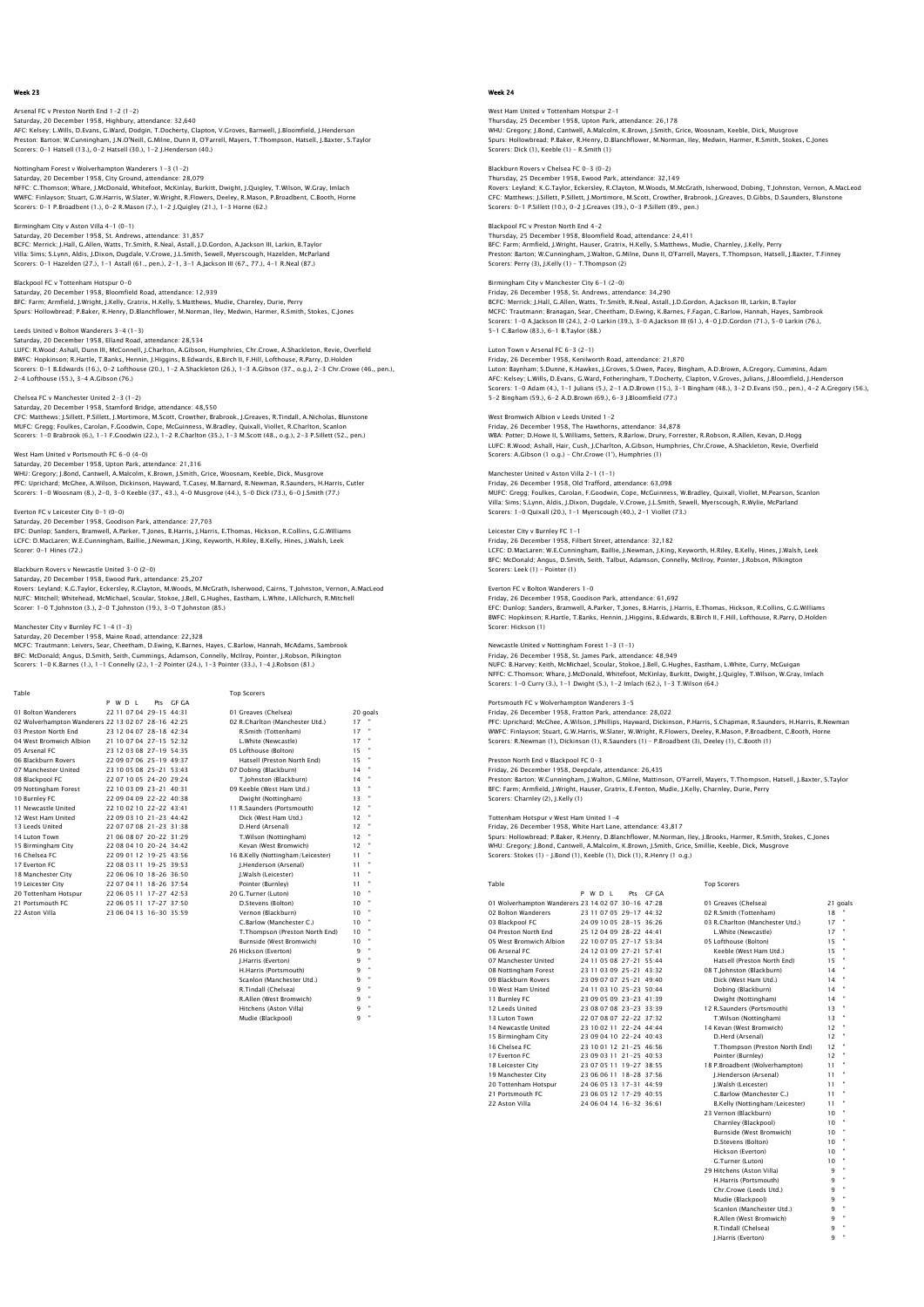### ek 25

# Chelsea FC v Blackburn Rovers 0-2 (0-1) Saturday, 27 December 1958, Stamford Bridge, attendance: 46,312<br>CFC: Matthews; J.Sillett, P.Sillett, Huxford, M.Scott, Crowther, Brabrook, J.Greaves, D.Gibbs, D.Saunders, Blunstone<br>Rovers: Leyland; K.G.Taylor, Eckersley, R Scorers: 0-1 Dobing (28.), 0-2 Vernon (70.)

Leeds United v West Bromwich Albion 0-1 (0-0) Saturday, 27 December 1958, Elland Road, attendance: 44,929, sent-off: A.Gibson (88.), D.Hogg (88.) LUFC: R.Wood; Ashall, Hair, Cush, J.Charlton, A.Gibson, Humphries, Chr.Crowe, A.Shackleton, Revie, Overfield WBA: Potter; D.Howe II, S.Williams, Setters, R.Barlow, Drury, Forrester, A.Jackson, R.Allen, Kevan, D.Hogg Scorer: 0-1 Kevan (61.)

Wolverhampton Wanderers v Portsmouth FC 7–0 (1–0)<br>Saturday, 27 December 1958, Molineux, attendance: 41,347<br>WWFC: Finlayson; Stuart, G.W.Harris, W.Slater, W.Wright, R.Flowers, Deeley, R.Mason, P.Broadbent, C.Booth, Horne PFC: Uprichard; McGhee, A.Wilson, B.Carter, Hayward, T.Casey, R.Newman, S.Chapman, D.Dougan, H.Harris, Cutler Scorers: 1-0 Deeley (31.), 2-0 C.Booth (60.), 3-0 C.Booth (69.), 4-0 Deeley (77.), 5-0 Deeley (80.), 6-0 C.Booth (81.), 7-0 Horne (85.)

# Aston Villa v Manchester United 0-2 (0-0)

Saturday, 27 December 1958, Villa Park, attendance: 56,450 Villa: Sims; D.Jackson, Aldis, J.Dixon, Dugdale, V.Crowe, J.L.Smith, R.Wylie, Myerscough, Hitchens, McParland MUFC: Gregg; Foulkes, I.Greaves, F.Goodwin, Cope, McGuinness, R.Hunter, Quixall, Viollet, M.Pearson, Scanlon Scorers: 0-1 Viollet (70.), 0-2 M.Pearson (81.)

### Bolton Wanderers v Everton FC 0-3 (0-1)

Saturday, 27 December 1958, Burnden Park, attendance: 37,263 BWFC: Hopkinson; R.Hartle, T.Banks, Hennin, J.Higgins, B.Edwards, B.Birch II, F.Hill, Lofthouse, R.Parry, D.Holden<br>EFC: Dunlop; Sanders, Bramwell, A.Parker, T.Jones, B.Harris, J.Harris, E.Thomas, Hickson, R.Collins, G.G.Wi

### Nottingham Forest v Newcastle United 3-0 (2-0)

Saturday, 27 December 1958, City Ground, attendance: 40,057 NFFC: C.Thomson; Whare, J.McDonald, Whitefoot, McKinlay, Burkitt, Dwight, J.Quigley, T.Wilson, W.Gray, Imlach NUFC: B.Harvey; Keith, McMichael, Scoular, Stokoe, J.Bell, G.Hughes, Eastham, L.White, McGuigan, R.Evans II Scorers: 1-0 Imlach (32.), 2-0 Imlach (37.), 3-0 T.Wilson (47.)

### Arsenal FC v Luton Town 1-0 (1-0)

Saturday, 27 December 1958, Highbury, attendance: S6,277<br>AFC: Kelsey; L.Wills, McCullough, T.Docherty, Dodgin, Petts, Clapton, V.Groves, Julians, J.Bloomfield, J.Henderson<br>Luton: Baynham, B.McNally, K.Hawkes, J.Groves, T.K

### Burnley FC v Leicester City 3-3 (1-1)

Saturday, 27 December 1958, Turf Moor, attendance: 24,468 BFC: McDonald; Angus, D.Smith, Seith, Talbut, Adamson, Newlands, McIlroy, Pointer, J.Robson, Connelly<br>LCFC: D.MacLaren; W.E.Cunningham, Baillie, J.Newman, J.King, Appleton, H.Riley, McNeill, Hines, D.H.Walker, Leek<br>Scorers

# Manchester City v Birmingham City 4-1 (3-0)

Saturday, 27 December 1958, Maine Road, attendance: 29,276<br>MCFC: Trautmann; Branagan, Sear, Phoenix, D.Ewing, K.Barnes, F.Fagan, C.Barlow, McAdams, Hayes, Sambrook<br>BCFC: Merrick: J.Hall, G.Allen, Watts, Tr.Smith, R.Neal, A

| Table                                              |         |                         |           | <b>Top Scorers</b>              |          |  |
|----------------------------------------------------|---------|-------------------------|-----------|---------------------------------|----------|--|
|                                                    | P W D I |                         | Pts GE GA |                                 |          |  |
| 01 Wolverhampton Wanderers 24 15 02 07 32-16 54:28 |         |                         |           | 01 Greaves (Chelsea)            | 21 goals |  |
| 02 West Bromwich Albion                            |         | 23 11 07 05 29-17 54:34 |           | 02 R.Smith (Tottenham)          | 18       |  |
| 03 Arsenal FC                                      |         | 25 13 03 09 29-21 58:41 |           | 03 R.Charlton (Manchester Utd.) | 17       |  |
| 04 Manchester United                               |         | 25 12 05 08 29-21 57:44 |           | L.White (Newcastle)             | 17       |  |
| 05 Bolton Wanderers                                |         | 24 11 07 06 29-19 44:35 |           | 05 Keeble (West Ham Utd.)       | 15       |  |
| 06 Blackpool FC                                    |         | 24 09 10 05 28-20 36:26 |           | Dobing (Blackburn)              | 15       |  |
| 07 Preston North End                               |         | 25 12 04 09 28-22 44:41 |           | Hatsell (Preston North End)     | 15       |  |
| 08 Nottingham Forest                               |         | 24 12 03 09 27-21 46:32 |           | Lofthouse (Bolton)              | 15       |  |
| 09 Blackburn Rovers                                |         | 24 10 07 07 27-21 51:40 |           | 09 Dwight (Nottingham)          | 14       |  |
| 10 West Ham United                                 |         | 24 11 03 10 25-23 50:44 |           | T.Wilson (Nottingham)           | 14       |  |
| 11 Burnley FC                                      |         | 24 09 06 09 24-24 44:42 |           | T.Johnston (Blackburn)          | 14       |  |
| 12 Leeds United                                    |         | 24 08 07 09 23-25 33:40 |           | Pointer (Burnley)               | 14       |  |
| 13 Everton EC                                      |         | 24 10 03 11 23-25 43:53 |           | Dick (West Ham Utd.)            | 14       |  |
| 14 Luton Town                                      |         | 23 07 08 08 22-24 37:33 |           | 14 R.Saunders (Portsmouth)      | 13       |  |
| 15 Newcastle United                                |         | 24 10 02 12 22-26 44:47 |           | Kevan (West Bromwich)           | 13       |  |
| 16 Birmingham City                                 |         | 24 09 04 11 22-26 41:47 |           | 16 D.Herd (Arsenal)             | 12       |  |
| 17 Chelsea EC                                      |         | 24 10 01 13 21-27 46:58 |           | C.Barlow (Manchester C.)        | 12       |  |
| 18 Manchester City                                 |         | 24 07 06 11 20-28 41:57 |           | T.Thompson (Preston North End)  | 12       |  |
| 19 Leicester City                                  |         | 24 07 06 11 20-28 41:58 |           | 19 Vernon (Blackburn)           | 11       |  |
| 20 Tottenham Hotspur                               |         | 24 06 05 13 17-31 44:59 |           | P.Broadbent (Wolverhampton)     | 11       |  |
| 21 Portsmouth FC                                   |         | 24 06 05 13 17-31 40:62 |           | I.Henderson (Arsenal)           | 11       |  |
| 22 Aston Villa                                     |         | 25.06.04.15 16-34 36:63 |           | Hickson (Everton)               | 11       |  |
|                                                    |         |                         |           | B.Kelly (Nottingham/Leicester)  | 11       |  |
|                                                    |         |                         |           | I.Walsh (Leicester)             | 11       |  |
|                                                    |         |                         |           | 25 Charnley (Blackpool)         | 10       |  |
|                                                    |         |                         |           | D.Stevens (Bolton)              | 10       |  |
|                                                    |         |                         |           | Haves (Manchester C.)           | 10       |  |
|                                                    |         |                         |           |                                 |          |  |

J.Harris (Everton) 10<br>
G.Turner (Luton) 10 "<br>
Burnside (West Bromwich) 10 " G.Turner (Luton) 10 "

Burnside (West Bromwich) 10 "

# Week 26

# Bolton Wanderers v West Bromwich Albion 2-1 (1-1) Saturday, 3 January 1959, Burnden Park, attendance: 27,847<br>BWFC: Hopkinson: R.Hartle, T.Banks, Stanley, J.Higgins, B.Edwards, B.Birch II, Hennin, Lofthouse, R.Parry, D.Holder<br>WBA: Potter: D.Howe II, S.Williams, Setters, R. Scorers: 0-1 R.Allen (17.), 1-1 Lofthouse (42.), 2-1 Lofthouse (56.)

Aston Villa v West Ham United 1-2

Saturday, 3 January 1959, Villa Park, attendance: 29,334 Villa: Sims; D.Jackson, Aldis, J.Dixon, Dugdale, V.Crowe, J.L.Smith, Hitchens, Myerscough, R.Wylie, McParland WHU: Gregory; J.Bond, Cantwell, A.Malcolm, K.Brown, J.Smith, Grice, Smillie, Keeble, Dick, Musgrove Scorers: McParland (1) – Cantwell (1), Dugdale (1 o.g.)

# Portsmouth FC v Nottingham Forest 0-1 (0-1)

Saturday, 3 January 1959, Fratton Park, attendance: 21,070 PFC: F.Brown; McGhee, Gunter, B.Carter, Hayward, Dickinson, P.Harris, S.Chapman, R.Newman, H.Harris, Cutler NFFC: C.Thomson; Whare, J.McDonald, Whitefoot, McKinlay, Burkitt, Dwight, J.Quigley, T.Wilson, W.Gray, Imlach Scorer: 0-1 Dwight (31.)

### Manchester United v Blackpool FC 3-1 (2-0) Saturday, 3 January 1959, Old Trafford, attendance: 61,961 MUFC: Gregg; Foulkes, Carolan, F.Goodwin, Cope, McGuinness, W.Bradley, Quixall, Viollet, R.Charlton, Scanlon BFC: Farm; Armfield, J.Wright, Hauser, Gratrix, E.Fenton, S.Matthews, Mudie, Charnley, Durie, Perry Scorers: 1-0 Viollet (9.), 2-0 R.Charlton (23.), 2-1 E.Fenton (50., pen.), 3-1 R.Charlton (78.)

Leicester City v Arsenal FC 2-3 (0-1) Saturday, 3 January 1959, Filbert Street, attendance: 33,979

# LCFC: D.MacLaren; W.E.Cunningham, Baillie, J.Newman, J.King, Keyworth, H.Riley, B.Kelly, Hines, J.Walsh, G.Wills<br>AFC: Kelsey; L.Wills, MCCullough, T.Docherty, Dodgin, D.Bowen, Clapton, Julians, D.Herd, J.Bloomfield, J.Hend

Burnley FC v Leeds United 3-1 (1-0) Saturday, 3 January 1959, Turf Moor, attendance: 26,013<br>BFC: McDonald; Angus, D.Smith, Seith, B.Miller, Adamson, Connelly, McIlroy, Pointer, J.Robson, G.Harris<br>LUFC: R.Wood; Ashall, Hair, Cush, J.Charlton, A.Gibson, Humphr

### Newcastle United v Everton FC 4-0 (3-0)

Saturday, 3 January 1959, St. James Park, attendance: 42,475 NUFC: B.Harvey; Keith, McMichael, Scoular, Stokoe, Franks, G.Hughes, I.Allchurch, L.White, McGuigan, Eastham EFC: Dunlop; Sanders, Bramwell, A.Parker, T.Jones, B.Harris, J.Harris, E.Thomas, Hickson, R.Collins, G.G.Williams Scorers: 1-0 L.White (22.), 2-0 I.Allchurch (32.), 3-0 L.White (33.), 4-0 I.Allchurch (66.)

### Tottenham Hotspur v Blackburn Rovers 3-1 (1-0) Saturday, 3 January 1959, White Hart Lane, attendance: 39,552

Spurs: Hollowbread; P.Baker, Hopkins, Dodge, M.Norman, Iley, J.Brooks, Harmer, R.Smith, Dunmore, C.Jones<br>Rovers: Leyland; K.G.Taylor, Eckersley, R.Clayton, M.Woods, M.McCrath, Isherwood, Dobing, T.Johnston, Vernon, A.MacLe

# Luton Town v Birmingham City 0-1 (0-1)

Saturday, 3 January 1959, Kenilworth Road, attendance: 15,538<br>Luton: Baynham; Morton, K.Hawkes, J.Groves, T.Kelly, Pacey, Bingham, G.Turner, A.D.Brown, Cummins, Adam<br>BCFC: Merrick; B.Farmer, G.Allen, Watts, Tr.Smith, R.Nea Scorer: 0-1 R.Neal (4.)

Preston North End v Manchester City 2–0 (0–0)<br>Saturday, 3 January 1959, Deepdale, attendance: 21,268<br>Preston: Else; W.Cunningham, J.Walton, O'Farrell, Dunn II, J.A.Smith, L.Campbell, Farrall, Hatsell, G.Lambert, Mayers<br>MCF Scorers: 1-0 Farrall (50.), 2-0 L.Campbell (80.)

## npton Wanderers v Chelsea FC 1-2

Saturday, 3 January 1959, Molineux, attendance: 36,093<br>WWFC: Finlayson; Stuart, G.W.Harris, W.Slater, W.Wright, R.Flowers, Deeley, R.Mason, P.Broadbent, C.Booth, Horne<br>CFC: Matthews: J.Sillett, P.Sillett, J.Mortimore, M.Sc Scorers: Deeley (1) – D.Gibbs (1), R.Tindall (1)

## Leeds United v Preston North End 1-3 (0-1)

Saturday, 17 January 1959, Elland Road, attendance: 22,043 LUFC: R.Wood; R.G.Mitchell, Hair, Cush, J.Charlton, A.Gibson, Humphries, Revie, A.Shackleton, O'Brien, Meek Preston: Else; W.Cunningham, J.Walton, O'Farrell, Dunn II, J.A.Smith, L.Campbell, T.Thompson, Hatsell, Farrall, Mayers<br>Scorers: 0–1 T.Thompson (23.), 0–2 Mayers (75.), 0–3 Farrall (82.), 1–3 Revie (87.)

# Arsenal FC v Everton FC 3-1 (2-0)

Saturday, 17 January 1959, Highbury, attendance: 39,272 AFC: Standen; L.Wills, D.Evans, G.Ward, T.Docherty, D.Bowen, Clapton, V.Groves, D.Herd, J.Bloomfield, J.Hendersor<br>EFC: Dunlop; Sanders, Bramwell, A.Parker, T.Jones, B.Harris, J.Harris, E.Thomas, Hickson, R.Collins, G.G.Wil

### Chelsea FC v Portsmouth FC 2-2 (0-1)

Saturday, 17 January 1959, Stamford Bridge, attendance: 24,356<br>CFC: Matthews; J.Sillett, P.Sillett, J.Mortimore, M.Scott, Crowther, Brabrook, J.Greaves, R.Tindall, D.Gibbs, Blunstone<br>PFC: F.Brown; McGhee, Gunter, B.Carter,

# Newcastle United v Tottenham Hotspur 0-2 (0-1)

Saturday, 17 January 1959, St. James Park, attendance: 32,503<br>NUFC: B.Harvey; Keith, McMichael, Franks, Stokoe, M.E.Scott, G.Hughes, I.Allchurch, L.White, McGuigan, Eastham<br>Spurs: Hollowbread; P.Baker, Hopkins, Dodge, M.No

| Table                                              |         |                           |           | <b>Top Scorers</b>                |    |          |
|----------------------------------------------------|---------|---------------------------|-----------|-----------------------------------|----|----------|
|                                                    | P W D I |                           | Pts GE GA |                                   |    |          |
| 01 Arsenal FC                                      |         | 27 15 03 09 33-21 64:44   |           | 01 Greaves (Chelsea)              |    | 22 goals |
| 02 Wolverhampton Wanderers 25 15 02 08 32-18 55:30 |         |                           |           | 02 L.White (Newcastle)            | 20 |          |
| 03 Preston North End                               |         | 27 14 04 09 32-22 49:42   |           | 03 R.Smith (Tottenham)            | 19 | ٠        |
| 04 Manchester United                               |         | 26 13 05 08 31 - 21 60:45 |           | R.Charlton (Manchester Utd.)      | 19 |          |
| 05 Bolton Wanderers                                |         | 25 12 07 06 31-19 46:36   |           | 05 Lofthouse (Bolton)             | 17 | ٠        |
| 06 West Bromwich Albion                            |         | 24 11 07 06 29-19 55:36   |           | 06 Dobing (Blackburn)             | 15 |          |
| 07 Nottingham Forest                               |         | 25 13 03 09 29-21 47:32   |           | Keeble (West Ham Utd.)            | 15 | ٠        |
| 08 Blackpool FC                                    |         | 25.09.10.06.28-22.37:29   |           | Hatsell (Preston North End)       | 15 |          |
| 09 Blackburn Rovers                                |         | 25 10 07 08 27-23 52:43   |           | Pointer (Burnley)                 | 15 |          |
| 10 West Ham United                                 |         | 25 12 03 10 27-23 52:45   |           | Dwight (Nottingham)               | 15 |          |
| 11 Burnley FC                                      |         | 25 10 06 09 26-24 47:43   |           | 11 T.Wilson (Nottingham)          | 14 |          |
| 12 Newcastle United                                |         | 26 11 02 13 24-28 49:49   |           | T.Johnston (Blackburn)            | 14 |          |
| 13 Birmingham City                                 |         | 25 10 04 11 24-26 42:47   |           | Dick (West Ham Utd.)              | 14 |          |
| 14 Chelsea EC                                      |         | 26 11 02 13 24-28 50:61   |           | R.Saunders (Portsmouth)           | 14 |          |
| 15 Leeds United                                    |         | 26 08 07 11 23-29 35:46   |           | 15 T.Thompson (Preston North End) | 13 |          |
| 16 Everton EC                                      |         | 26 10 03 13 23-29 44:60   |           | Kevan (West Bromwich)             | 13 | ٠        |
| 17 Luton Town                                      |         | 24 07 08 09 22-26 37:34   |           | 17 J.Walsh (Leicester)            | 12 |          |
| 18 Tottenham Hotspur                               |         | 26.08.05.13.21-31.49:61   |           | D.Herd (Arsenal)                  | 12 | ٠        |
| 19 Leicester City                                  |         | 25 07 06 12 20-30 43:61   |           | Vernon (Blackburn)                | 12 |          |
| 20 Manchester City                                 |         | 25 07 06 12 20-30 41:59   |           | C.Barlow (Manchester C.)          | 12 | ٠        |
| 21 Portsmouth EC                                   |         | 26.06.06.14 18-34 42:65   |           | B.Kelly (Nottingham/Leicester)    | 12 |          |
| 22 Aston Villa                                     |         | 26 06 04 16 16-36 37:65   |           | 22 Hickson (Everton)              | 11 |          |
|                                                    |         |                           |           | P.Broadbent (Wolverhampton)       | 11 |          |

**J.Henderson (Arsenal)** 11<br>R.Tindall (Chelsea) 11 R.Tindall (Chelsea) 11 "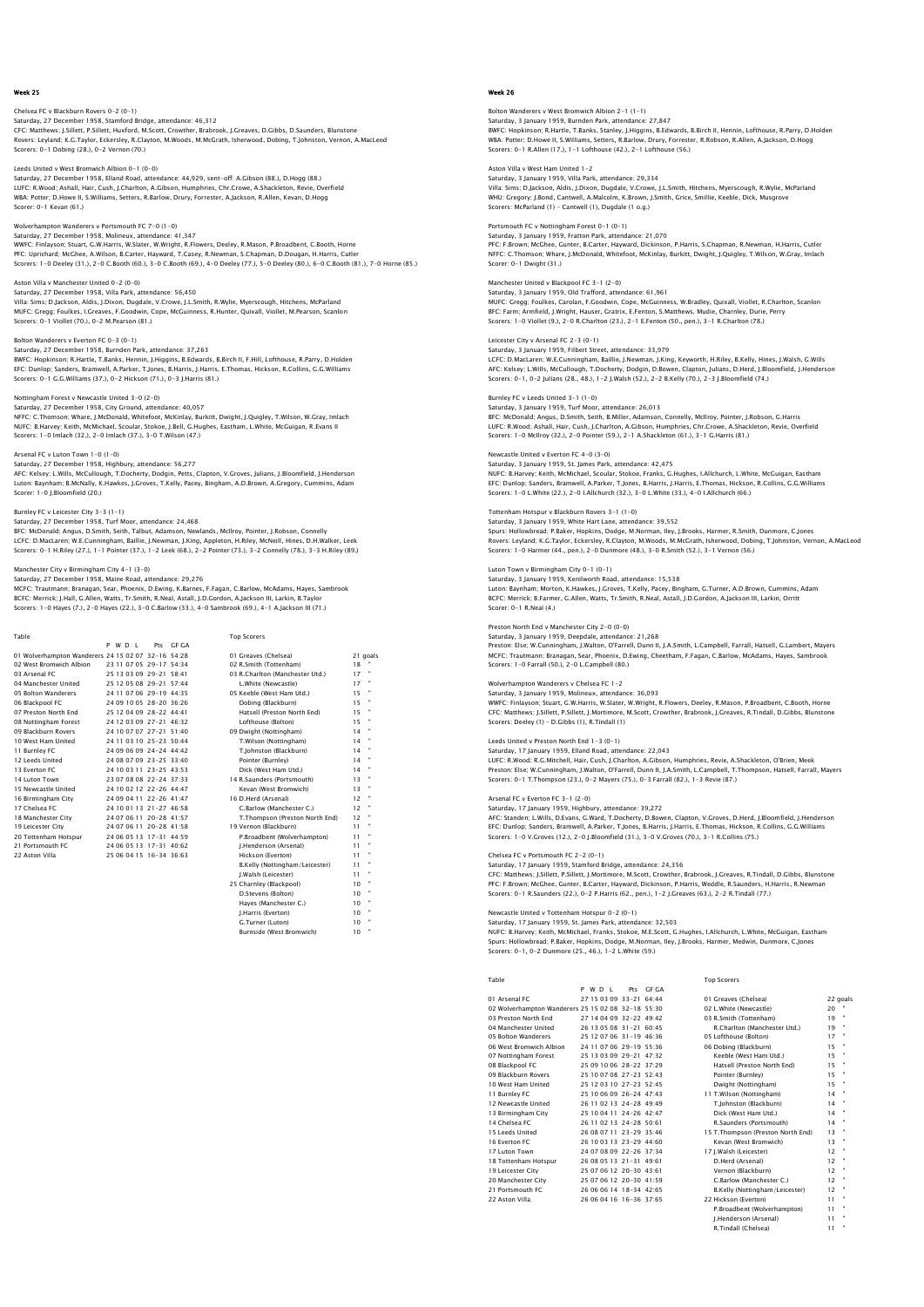### Tottenham Hotspur v Arsenal FC 1-4 (0-3)

Saturday, 31 January 1959, White Hart Lane, attendance: 60,241, sent–off: Julians<br>Spurs: Hollowbread: P.Baker, Hopkins, Dodge, M.Norman, Iley, J.Brooks, Harmer, R.Smith, Dunmore, C.Jones<br>AFC: Kelsey: L.Wills, D.Evans, T.Do Scorers: 0-1 V.Groves (7.), 0-2 D.Herd (11.), 0-3, 0-4 J.Henderson (26., 82.), 1-4 R.Smith (87.)

Portsmouth FC v Blackpool FC 1-2 (1-1) Saturday, 31 January 1959, Fratton Park, attendance: 23,656 PFC: F.Brown; McGhee, Gunter, B.Carter, Hayward, Dickinson, P.Harris, Weddle, R.Saunders, H.Harris, R.Newman BFC: Farm; Armfield, Garrett, Hauser, Snowdon, H.Kelly, Mudie, J.Kelly, Charnley, Durie, Perry Scorers: 1-0 H.Harris (12.), 1-1 Charnley (17.), 1-2 Perry (50.)

Everton FC v Manchester City 3-1 (1-0) Everton FC v manchester City J-1<br>Saturday, 31 January 1959, Goodis EFC: Dunlop; Sanders, Bramwell, A.Parker, T.Jones, B.Harris, J.Harris, E.Thomas, Hickson, R.Collins, E.O'Hara MCFC: Trautmann; Leivers, Horridge, Phoenix, D.Ewing, K.Barnes, Hannah, Johnstone, McAdams, C.Barlow, Sambrook Scorers: 1-0 J.Harris (25.), 2-0 Hickson (56.), 3-0 T.Jones (73., pen.), 3-1 C.Barlow (84.)

# West Ham United v Nottingham Forest 5-3 (2-2)

Saturday, 31 January 1959, Upton Park, attendance: 26,769 WHU: Gregory; J.Bond, Cantwell, A.Malcolm, K.Brown, J.Smith, Grice, Woosnam, Keeble, Dick, Musgrove NFFC: C.Thomson; Whare, J.McDonald, Morley, McKinlay, Burkitt, Dwight, J.Quigley, T.Wilson, W.Gray, Imlach<br>Scorers: 0–1 J.Quigley (10.), 1–1 Dick (18.), 2–1 Dick (28.), 2–2 T.Wilson (36.), 3–2 Woosnam (62.), 3–3 Dwight (68

# Aston Villa v Chelsea FC 3-1 (2-1)

Saturday, 31 January 1959, Villa Park, attendance: 33,575<br>Villa: Sims; S.Lynn, Aldis, J.Dixon, Dugdale, V.Crowe, Myerscough, Sewell, Hitchens, R.Wylie, McParland<br>CFC: Matthews; J.Sillett, P.Sillett, Huxford, M.Scott, Crowt

## Leicester City v Leeds United 0-1 (0-0)

Saturday, 31 January 1959, Filbert Street, attendance: 23,376 LCFC: D.MacLaren; W.E.Cunningham, Baillie, J.Newman, J.King, Keyworth, H.Riley, B.Kelly, Hines, J.Walsh, Leek LUFC: Burgin; R.G.Mitchell, Hair, Cush, J.Charlton, Kerfoot, Humphries, Chr.Crowe, A.Shackleton, Revie, Overfield Scorer: 0-1 A.Shackleton (59.)

# Manchester United v Newcastle United 4-4 (4-1)

Saturday, 31 January 1959, Old Trafford, attendance: 49,008<br>MUFC: Gregg; Foulkes, Carolan, Harrop, F.Goodwin, McGuinness, W.Bradley, Quixall, Viollet, R.Charlton, Scanlon<br>NUFC: B.Harvey; Keith, McMichael, Scoular, M.E.Scot 4-2 L.White (70.), 4-3 L.White (71.), 4-4 McGuigan (78.)

Bolton Wanderers v Luton Town 4–2 (4–1)<br>Saturday, 31 January 1959, Burnden Park, attendance: 27,787<br>BWFC: Hopkinson; R.Hartle, T.Banks, Hennin, J.Higgins, B.Edwards, B.Birch II, F.Hill, Lofthouse, R.Parry, D.Holden Luton: Baynham; B.McNally, K.Hawkes, J.Groves, S.Owen, Pacey, Bingham, A.D.Brown, Morton, Cummins, A.Gregory Scorers: 1-0, 2-0, 3-0 Lofthouse (6., 10., 16., pen.), 4-0 D.Holden (33.), 4-1 Bingham (43.), 4-2 A.D.Brown (80.)

# ers v Blackburn Rovers 5-0 (4)

Saturday, 31 January 1959, Molineux, attendance: 30,743 WWFC: Finlayson; Stuart, Gw.Jones, W.Slater, W.Wright, R.Flowers, Lill, R.Mason, J.Murray, P.Broadbent, Deeley Rovers: Leyland; K.G.Taylor, Eckersley, R.Clayton, M.Woods, M.McGrath, Douglas, Dobing, T.Johnston, Vernon, A.MacLeod Scorers: 1-0 R.Mason (3.), 2-0 Deeley (23.), 3-0 J.Murray (30.), 4-0 Lill (42.), 5-0 R.Mason (47.)

### Burnley FC v Birmingham City 0-1 (0-0)

Saturday, 31 January 1959, Turf Moor, attendance: 22,101

BFC: McDonald; Cummings, D.Smith, Seith, B.Miller, Adamson, Connelly, McIlroy, Pointer, J.Robson, Pilkington BCFC: Merrick; J.Hall, G.Allen, Watts, Tr.Smith, R.Neal, Astall, J.D.Gordon, Orritt, Larkin, Hooper Scorer: 0-1 J.D.Gordon (54.)

# Preston North End v West Bromwich Albion 2-4 (1-3)

### Saturday, 31 January 1959, Deepdale, attendance: 23,138

Preston: Lynne; W.Cunningham, J.Walton, O'Farrell, Dunn II, J.A.Smith, L.Campbell, T.Thompson, Hatsell, Farrall, Mayers<br>WBA: Potter; D.Howe II, S.Williams, Setters, J.Kennedy, Drury, F.Griffin, A.Jackson, R.Robson, Kevan,

| Table                                              |                         |           | <b>Top Scorers</b>             |    |         |
|----------------------------------------------------|-------------------------|-----------|--------------------------------|----|---------|
|                                                    | P W D I                 | Pts GF GA |                                |    |         |
| 01 Arsenal FC                                      | 28 16 03 09 35-21 68:45 |           | 01 Greaves (Chelsea)           |    | 23 goal |
| 02 Wolverhampton Wanderers 26 16 02 08 34-18 60:30 |                         |           | 02 L.White (Newcastle)         | 22 |         |
| 03 Bolton Wanderers                                | 26 13 07 06 33-19 50:38 |           | 03 Lofthouse (Bolton)          | 20 |         |
| 04 Manchester United                               | 27 13 06 08 32-22 64:49 |           | R.Charlton (Manchester Utd.)   | 20 |         |
| 05 Preston North End                               | 28 14 04 10 32-24 51:46 |           | R.Smith (Tottenham)            | 20 |         |
| 06 West Bromwich Albion                            | 25 12 07 06 31-19 59:38 |           | 06 Keeble (West Ham Utd.)      | 17 |         |
| 07 Blackpool FC                                    | 26 10 10 06 30-22 39:30 |           | 07 Dick (West Ham Utd.)        | 16 |         |
| 08 Nottingham Forest                               | 26 13 03 10 29-23 50:37 |           | Dwight (Nottingham)            | 16 |         |
| 09 West Ham United                                 | 26 13 03 10 29-23 57:48 |           | 09 Dobing (Blackburn)          | 15 |         |
| 10 Blackburn Rovers                                | 26 10 07 09 27-25 52:48 |           | Hatsell (Preston North End)    | 15 |         |
| 11 Burnley FC                                      | 26 10 06 10 26-26 47:44 |           | Kevan (West Bromwich)          | 15 |         |
| 12 Birmingham City                                 | 26 11 04 11 26-26 43:47 |           | T.Wilson (Nottingham)          | 15 |         |
| 13 Newcastle United                                | 27 11 03 13 25-29 53:53 |           | Pointer (Burnley)              | 15 |         |
| 14 Leeds United                                    | 27 09 07 11 25-29 36:46 |           | 14 R.Saunders (Portsmouth)     | 14 |         |
| 15 Everton EC                                      | 27 11 03 13 25-29 47:61 |           | T.Thompson (Preston North End) | 14 |         |
| 16 Chelsea EC                                      | 27 11 02 14 24-30 51:64 |           | T.Iohnston (Blackburn)         | 14 |         |
| 17 Luton Town                                      | 25 07 08 10 22-28 39:38 |           | 17 C.Barlow (Manchester C.)    | 13 |         |
| 18 Tottenham Hotspur                               | 27.08.05.14.21-33.50:65 |           | D.Herd (Arsenal)               | 13 |         |
| 19 Leicester City                                  | 26.07.06.13.20-32.43:62 |           | I.Henderson (Arsenal)          | 13 |         |
| 20 Manchester City                                 | 26.07.06.13.20-32.42:62 |           | 20 Hickson (Everton)           | 12 |         |
| 21 Portsmouth FC                                   | 27 06 06 15 18-36 43:67 |           | B.Kelly (Nottingham/Leicester) | 12 |         |
| 22 Aston Villa                                     | 27 07 04 16 18-36 40:66 |           | Vernon (Blackburn)             | 12 |         |
|                                                    |                         |           | J.Walsh (Leicester)            | 12 |         |
|                                                    |                         |           | 24 I.Harris (Everton)          | 11 |         |
|                                                    |                         |           | Viollet (Manchester Utd.)      | 11 |         |
|                                                    |                         |           | Deeley (Wolverhampton)         | 11 |         |
|                                                    |                         |           | I.Allchurch (Newcastle)        | 11 |         |
|                                                    |                         |           | R.Tindall (Chelsea)            | 11 |         |
|                                                    |                         |           | Charnley (Blackpool)           | 11 |         |
|                                                    |                         |           | P.Broadbent (Wolverhampton)    | 11 |         |

 P.Broadbent (Wolverhampton) 11 " 31 D.Stevens (Bolton) 10<br>
Burnside (West Bromwich) 10<br>
R.Mason (Wolverhampton) 10 Burnside (West Bromwich) 10 " R.Mason (Wolverhampton) 10 " A.Shackleton (Burnley/Leeds) 10<br>Haves (Manchester C.) 10 Hayes (Manchester C.) 10<br>H Harris (Portsmouth) 10 H.Harris (Portsmouth) 10 " J.Bloomfield (Arsenal) 10 " Scanlon (Manchester Utd.) 10 "

# G.Turner (Luton) 10

Week 28

# Manchester City v Arsenal FC 0-0 Saturday, 7 February 1959, Maine Road, attendance: 31,819<br>MCFC: Trautmann; Leivers, Sear, K.Barnes, McTavish, Phoenix, F.Fagan, Kirkman, Johnstone, C.Barlow, Fidleı<br>AFC: Kelsey: L.Wills, D.Evans, G.Ward, Dodqin, D.Bowen, C

Tottenham Hotspur v Manchester United 1-3 (0-2) Saturday, 7 February 1959, White Hart Lane, attendance: 48,401<br>Spurs: Hollowbread; P.Baker, Hopkins, Dodge, M.Norman, Iley, J.Brooks, Harmer, R.Smith, Dunmore, C.Jones<br>MUFC: Gregg: I.Greaves, Carolan, F.Goodwin, Cope, McGu Scorers: 0-1 R.Charlton (16., pen.), 0-2 R.Charlton (27.), 0-3 Scanlon (63.), 1-3 M.Norman (80.)

Birmingham City v Preston North End 5-1 (4-0) Saturday, 7 February 1959, St. Andrews, attendance: 21,233 BCFC: Merrick; J.Hall, G.Allen, Watts, Tr.Smith, R.Neal, Astall, J.D.Gordon, Orritt, Larkin, Hooper Preston: Lynne; W.Cunningham, J.Walton, G.Milne, Dunn II, J.A.Smith, L.Campbell, T.Thompson, Hatsell, Farrall, Mayers Scorers: 1-0 J.D.Gordon (2.), 2-0, 3-0 Larkin (32., 37.), 4-0 Astall (42.), 5-0 Orritt (68.), 5-1 W.Cunningham (87.)

### Leeds United v Everton FC 1-0 (1-0) Saturday, 7 February 1959, Elland Road, attendance: 18,200 LUFC: Burgin; R.G.Mitchell, Hair, Cush, J.Charlton, Kerfoot, Humphries, Chr.Crowe, A.Shackleton, Revie, Overfield EFC: Dunlop; Sanders, Bramwell, A.Parker, T.Jones, Meagan, J.Harris, E.Thomas, Hickson, R.Collins, E.O'Hara Scorer: 1-0 A.Shackleton (11.)

Blackpool FC v Aston Villa 2-1 Saturday, 7 February 1959, Bloomfield Road, attendance: 13,704 BFC: Farm; Armfield, Garrett, Hauser, Gratrix, H.Kelly, S.Matthews, Mudie, Charnley, Durie, Perry Villa: Sims; S.Lynn, Aldis, J.Dixon, Dugdale, V.Crowe, Myerscough, Sewell, Hitchens, R.Wylie, McParland Scorers: Durie (1), Charnley (1) – McParland (1)

## Newcastle United v Wolverhampton Wanderers 3-4 (2-1)

Saturday, 7 February 1959, St. James Park, attendance: 42,377 NUFC: B.Harvey; Keith, McMichael, Scoular, M.E.Scott, Franks, H.Taylor, I.Allchurch, L.White, Eastham, McGuigan WWFC: Finlayson; Stuart, Gw.Jones, W.Slater, W.Wright, Clamp, Lill, R.Mason, J.Murray, P.Broadbent, Deeley<br>Scorers: 1–0 Eastham (9., pen.), 1–1 J.Murray (21.), 2–1 L.White (27.), 2–2 R.Mason (47.), 2–3 Lill (52.), 2–4 Lill 3-4 Eastham (75., pen.)

### Chelsea FC v West Ham United 3-2 (2-2)

Saturday, 7 February 1959, Stamford Bridge, attendance: 52,698 CFC: Matthews; P.Sillett, J.Sillett, J.Mortimore, M.Scott, Crowther, Brabrook, Cliss, Bridges, J.Greaves, Tambling WHU: Gregory; J.Bond, Cantwell, A.Malcolm, K.Brown, J.Smith, Grice, Woosnam, Keeble, Dick, Musgrove Scorers: 0-1 Keeble (14.), 1-1 Tambling (15.), 2-1 Bridges (22.), 2-2 Keeble (33.), 3-2 J.Greaves (86.)

### Luton Town v Burnley FC 6-2 (3-1)

Saturday, 7 February 1959, Kenilworth Road, attendance: 15,753 Luton: Baynham; B.McNally, K.Hawkes, J.Groves, S.Owen, Pacey, Bingham, A.D.Brown, Morton, Cummins, A.Gregory<br>BFC: Blacklaw; Angus, D.Smith, Seith, Cummings, B.Miller, Connelly, McIlory, Pointer, Cheesebrough, Pilkington<br>Sc 6-2 B.Miller (83.)

West Bromwich Albion v Leicester City 2–2 (2–2)<br>Saturday, 7 February 1959, The Hawthorns, attendance: 25,264<br>WBA: Potter; D.Howe II, S.Williams, Setters, R.Barlow, Drury, F.Griffin, A.Jackson, R.Allen, Kevan, D.Hogg LCFC: D.MacLaren; W.E.Cunningham, Baillie, J.Newman, J.King, Appelton, H.Riley, J.Walsh, Lornie, D.H.Walker, Leek Scorers: 0-1 Lornie (18.), 1-1 R.Allen (40.), 2-1 Kevan (42.), 2-2 H.Riley (45.)

# Nottingham Forest v Bolton Wanderers 3-0 (1-0)

Saturday, 7 February 1959, City Ground, attendance: 29,703 NFFC: C.Thomson; Whare, J.McDonald, Whitefoot, McKinlay, Burkitt, Dwight, J.Quigley, T.Wilson, W.Gray, Imlach BWFC: Hopkinson; R.Hartle, T.Banks, Stanley, J.Higgins, B.Edwards, B.Birch II, F.Hill, Hennin, R.Parry, D.Holden Scorers: 1-0 Whitefoot (5.), 2-0 Dwight (53.), 3-0 T.Wilson (87.)

# Blackburn Rovers v Portsmouth FC 2-1 (0-1)

Saturday, 7 February 1959, Ewood Park, attendance: 22,587 Rovers: Leyland; K.G.Taylor, D.Whelan, R.Clayton, M.Woods, M.McGrath, Douglas, Dobing, Swindells, Vernon, A.MacLeod PFC: F.Brown; McGhee, Gunter, B.Carter, Hayward, Dickinson, P.Harris, H.Harris, R.Saunders, D.Dougan, R.Newman Scorers: 0-1 D.Dougan (28.), 1-1 Dobing (48., pen.), 2-1 Swindells (66.)

## Manchester United v Manchester City 4-1 (0-1)

Saturday, 14 February 1959, Old Trafford, attendance: 59,846 MUFC: Gregg: I.Greaves, Carolan, F.Goodwin, Cope, McGuinness, W.Bradley, Quixall, Viollet, R.Charlton, Scanlon<br>MCFC: Trautmann; Leivers, Branagan, K.Barnes, McTavish, Phoenix, Sambrook, C.Barlow, Johnstone, Hayes, Fidler<br>S

## Wolverhampton Wanderers v Leeds United 6-2 (4-2)

Saturday, 14 February 1959, Molineux, attendance: 26,790<br>WWFC: Finlayson: Stuart, G.W.Harris, Clamp, W.Wright, R.Flowers, Lill, R.Mason, J.Murray, P.Broadbent, Deeley<br>LUFC: Burgin: R.G.Mitchell, Hair, Kerfoot, J.Charlton,

# West Ham United v Blackpool FC 1-0 (0-0)

Monday, 16 February 1959, Upton Park, attendance: 28,417<br>WHU: Gregory: J.Bond, Cantwell, A.Malcolm, K.Brown, J.Smith, Grice, Woosnam, Keeble, Dick, Musgrove<br>BFC: Farm: Armfield, Garrett, Hauser, Gratrix, H.Kelly, Mudie, J. Scorer: 1-0 Dick (87.)

|  | ï |  |
|--|---|--|
|  | I |  |

| Table                                              |      |                           |       | <b>Top Scorers</b>                |          |           |
|----------------------------------------------------|------|---------------------------|-------|-----------------------------------|----------|-----------|
|                                                    | PWDL | Pts                       | GE GA |                                   |          |           |
| 01 Wolverhampton Wanderers 28 18 02 08 38-18 70:35 |      |                           |       | 01 Greaves (Chelsea)              | 24 goals |           |
| 02 Arsenal FC                                      |      | 29 16 04 09 36-22 68:45   |       | 02 L.White (Newcastle)            | 23       |           |
| 03 Manchester United                               |      | 29 15 06 08 36-22 71:51   |       | 03 R.Charlton (Manchester Utd.)   | 22       | $\bullet$ |
| 04 Bolton Wanderers                                |      | 27 13 07 07 33-21 50:41   |       | 04 R.Smith (Tottenham)            | 20       |           |
| 05 West Bromwich Albion                            |      | 26 12 08 06 32-20 61:40   |       | Lofthouse (Bolton)                | 20       |           |
| 06 Blackpool FC                                    |      | 28 11 10 07 32-24 41:32   |       | 06 Keeble (West Ham Utd.)         | 19       |           |
| 07 Preston North End                               |      | 29 14 04 11 32-26 52:51   |       | 07 Dick (West Ham Utd.)           | 17       |           |
| 08 Nottingham Forest                               |      | 27 14 03 10 31-23 53:37   |       | Dwight (Nottingham)               | 17       | ٠         |
| 09 West Ham United                                 |      | 28 14 03 11 31 - 25 60:51 |       | 09 Dobing (Blackburn)             | 16       |           |
| 10 Blackburn Rovers                                |      | 27 11 07 09 29-25 54:49   |       | Kevan (West Bromwich)             | 16       |           |
| 11 Birmingham City                                 |      | 27 12 04 11 28-26 48:48   |       | T.Wilson (Nottingham)             | 16       |           |
| 12 Leeds United                                    |      | 29 10 07 12 27-31 39:52   |       | 12 Pointer (Burnley)              | 15       |           |
| 13 Burnley FC                                      |      | 27 10 06 11 26-28 49:50   |       | Hatsell (Preston North End)       | 15       |           |
| 14 Chelsea EC                                      |      | 28 12 02 14 26-30 54:66   |       | 14 T.Thompson (Preston North End) | 14       |           |
| 15 Newcastle United                                |      | 28 11 03 14 25-31 56:57   |       | T.Johnston (Blackburn)            | 14       | ٠         |
| 16 Everton EC                                      |      | 28 11 03 14 25-31 47:62   |       | R.Saunders (Portsmouth)           | 14       |           |
| 17 Luton Town                                      |      | 26 08 08 10 24-28 45:40   |       | 17 Deeley (Wolverhampton)         | 13       |           |
| 18 Tottenham Hotspur                               |      | 28 08 05 15 21 - 35 51:68 |       | D.Herd (Arsenal)                  | 13       |           |
| 19 Leicester City                                  |      | 27 07 07 13 21-33 45:64   |       | I.Henderson (Arsenal)             | 13       |           |
| 20 Manchester City                                 |      | 28 07 07 14 21-35 43:66   |       | C.Barlow (Manchester C.)          | 13       |           |
| 21 Portsmouth EC                                   |      | 28 06 06 16 18-38 44:69   |       | P.Broadbent (Wolverhampton)       | 13       |           |
| 22 Aston Villa                                     |      | 28 07 04 17 18-38 41:68   |       | 22 Scanlon (Manchester Utd.)      | 12       |           |
|                                                    |      |                           |       |                                   |          |           |

| 01 Greaves (Chelsea)              | 24 go     |   |
|-----------------------------------|-----------|---|
| 02 L.White (Newcastle)            | 23        |   |
| 03 R.Charlton (Manchester Utd.)   | 22        | I |
| 04 R.Smith (Tottenham)            | 20        | ł |
| Lofthouse (Bolton)                | 20        | ł |
| 06 Keeble (West Ham Utd.)         | 19        | ł |
| 07 Dick (West Ham Utd.)           | 17        | ł |
| Dwight (Nottingham)               | 17        | ł |
| 09 Dobing (Blackburn)             | 16        | ł |
| Kevan (West Bromwich)             | 16        | ł |
| T.Wilson (Nottingham)             | 16        | ł |
| 12 Pointer (Burnley)              | 15        | ł |
| Hatsell (Preston North End)       | 15        | ł |
| 14 T.Thompson (Preston North End) | 14        | ł |
| T.lohnston (Blackburn)            | 14        | ł |
| R.Saunders (Portsmouth)           | 14        | ł |
| 17 Deeley (Wolverhampton)         | 13        | ł |
| D.Herd (Arsenal)                  | 13        | ł |
| J.Henderson (Arsenal)             | 13        | ł |
| C.Barlow (Manchester C.)          | 13        | ł |
| P.Broadbent (Wolverhampton)       | 13        | ł |
| 22 Scanlon (Manchester Utd.)      | 12        | ł |
| Hickson (Manchester C.)           | $12^{12}$ | ł |
| A.Shackleton (Burnley/Leeds)      | $12^{12}$ | ł |
| Charnley (Blackpool)              | 12        | ł |
| B.Kelly (Nottingham/Leicester)    | 12        | ł |
| Vernon (Blackburn)                | 12        | ł |
| I.Walsh (Leicester)               | 12        | ł |
| A.D.Brown (Luton)                 | $12^{12}$ | ł |
| 30 Viollet (Manchester Utd.)      | 11        | ł |
| I.Walsh (Leicester)               | 11        | ł |
| R.Tindall (Chelsea)               | 11        | ì |
| R.Mason (Wolverhampton)           | 11        | ł |
| LAllchurch (Newcastle)            | 11        | ł |